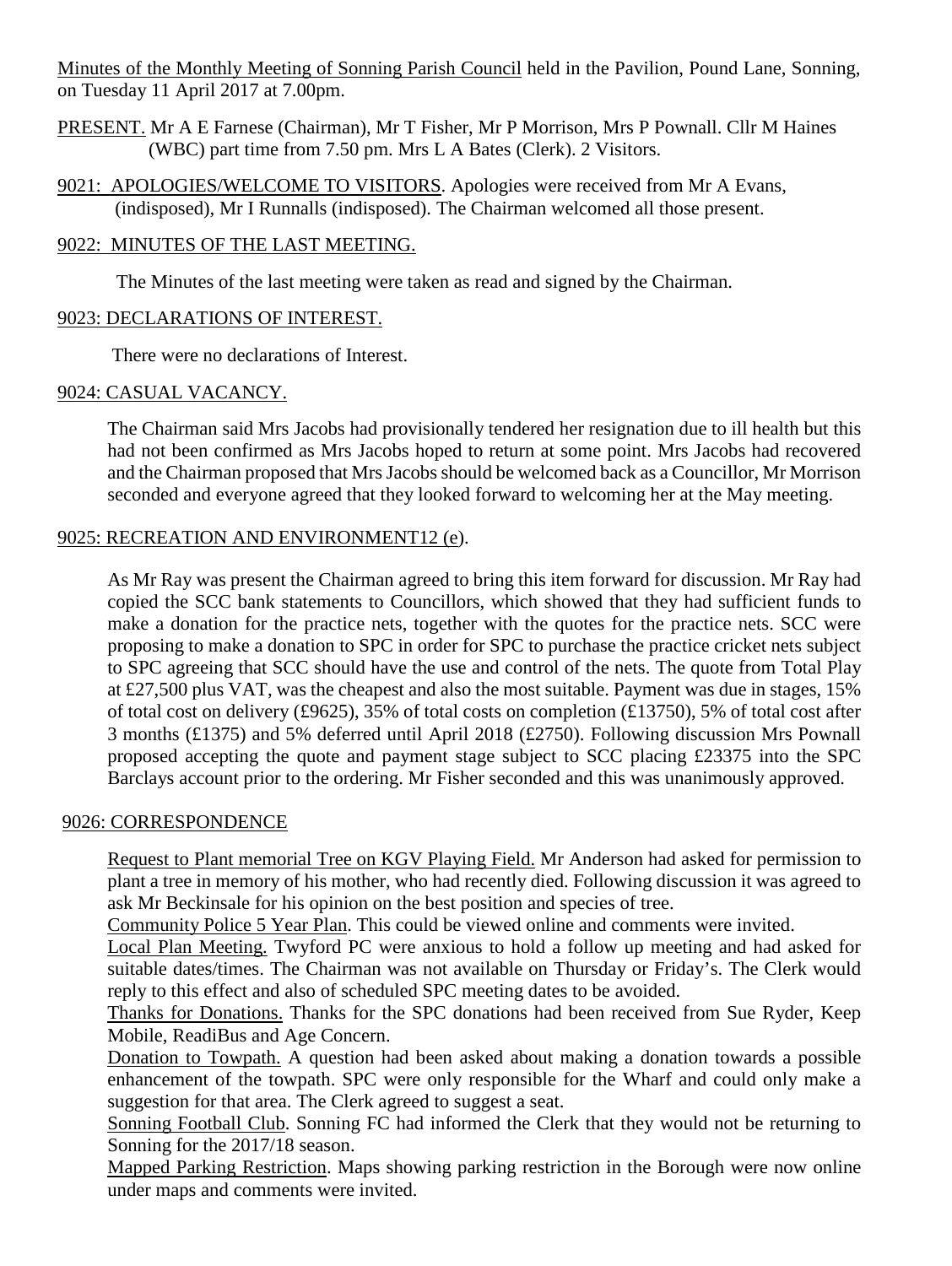## 9026: CORRESPONDENCE (Con't)

Fire on KGV Field. Mr Doyle had sent a photo showing that a fire had been lit under the zip wire. This needed to be watched.

Bridge Lights. The Chairman and Mr Fisher would inspect the fuse as the lights were out again. The Clerk would ask SEC for an update on replacements for the broken lights.

# 9027: PLANNING.

Report. The Chairman said that several new applications had been submitted and Pool Court (170437) had been withdrawn.

**The following applications were on going**)**:** Reading Blue Coat School Sonning Lane (152342- F/2014/2319) split decision: Holme Park Farm House, Holme Park Farm Lane (153218): Willowmere Bath Road (170093): Land Adjacent to Manor House Thames Street (170301): Fairlawn Thames Street (170550): St. Andrews Church Thames Street (170562): Pool Court Thames Street (170473): 11 Glebe Lane (170575): Readingensians (170580).

**The following applications had been approved**: 7 Glebe Lane (170248) had been approved.

**The following applications had been refused**. No applications had been refused.

**The following applications had been withdrawn.** Pool Court (170437)

**The following new applications had been received.** 33 West Drive (170661). Proposed erection of single storey rear extension and part single, part first floor side/rear extensions to dwelling plus two storey front extension to incorporate existing double garage: Grove Cottage (170732). Listed building consent for proposed installation of 2no. Conservation profile roof-lights to the single storey rear extension and part retrospective removal of the partition wall from the kitchen: 2 The Mews (170807). Single storey rear extension to existing dwelling: Grove Cottage (170816). Householder application for the partial demolition and rebuilding of the brick and flint boundary wall to widen the driveway entrance: Grove Cottage (170817). Listed building consent for the partial demolition and rebuilding of the brick and flint boundary wall to widen the driveway entrance: 3 The High Street (170823). Erection of a single storey extension, to include 2no dormer window extensions and erection of a rear outbuilding to form a garden office: 12a South Drive (170815). Full planning application for the demolition of existing bungalow and erection of a 6 bedroom dwelling: Pavilion Holme Park (170964). Non-material amendment to planning consent 153301 to allow removal of external oxygen tanks and enclosure, alterations to floor plans, alterations to fenestration and removal of access panel: Charfield Cottage (170895). Householder application for the proposed erection of a two storey side extension to dwelling, to include a dormer extension, following demolition and removal of existing single storey and part cat-slide roof: Inniscarra Holmemoor Drive (170892). Householder application for proposed erection of front and rear single storey extensions, front and rear two storey extensions and conversion of existing loft to provide additional habitable accommodation: August Field (170894). Application to vary condition 2 of planning consent F/2013/0140 for the erection of 4 no dwellings with gardens parking and improved access following demolition and removal of existing dwelling and outbuildings. Condition 2 relates to the approved plan numbers, the new plan proposes changes of the appearance of plots 1-3 and move the parking for plot 1 closer to the property. Estoril 9 Old Bath Road (171053). Certificate of lawfulness for the proposed erection of a single storey rear extension, following removal of existing conservatory.

# 9028: CONSERVATION AREA ASSESSMENT.

The WBC Executive had approved the draft however there was a call in period when other Councillors could review the decision. Providing this didn't happen the Sonning CAA would become effective on 19 April.

Cllr Haines arrived at 7.50pm.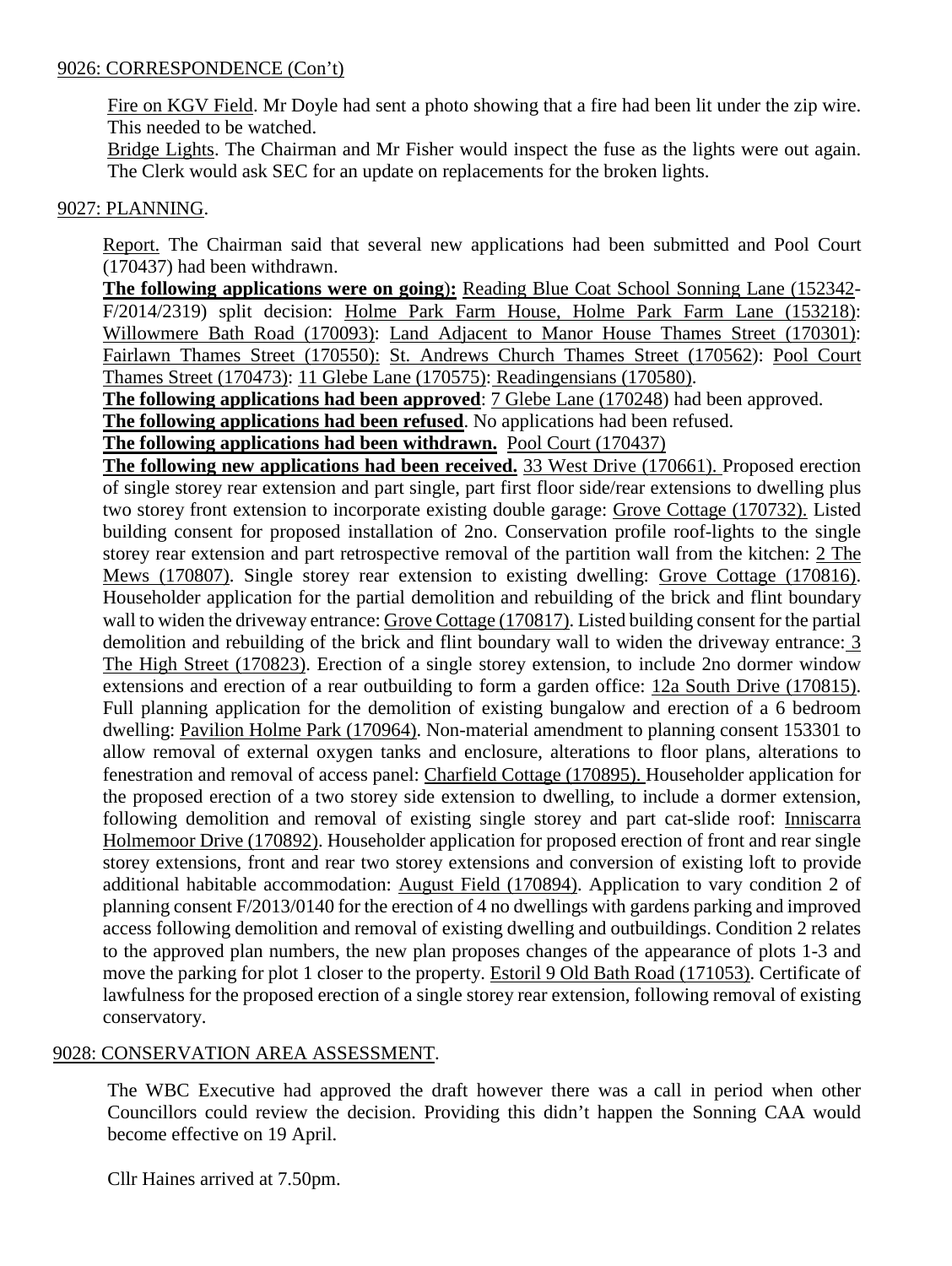## 9029: QUESTIONS FOR BOROUGH COUNCILLOR.

Mr Doyle was permitted to ask Cllr Haines a question concerning the removal of the school crossing patroller outside Sonning School. There had been lots of complaints about this. Cllr Haines said that Wokingham was one of the highest populated areas in the country with a high proportion of residents in need, and aged. There was also high percentage of car ownership and employment in the area. With reduced government grants some cuts were necessary and WBC had to make savings of £6.7 million. Mr Doyle said that 13,000 houses were being built in the SDL's, which would generate large sums of money of which parishes would receive 25% and that permission for 25 houses in Charvil had been granted at appeal, which would generate £3 million. Cllr Haines said that WBC had the highest CIL in the country and could decide where this would be applied but much of the CIL money was already required for Social Care. WBC became responsible for elderly residents, who were in fee paying establishments such as Sunrise and paying very high fees and ran out of funds. In addition WBC had lost two or three of their care homes. WBC had a lot of land supplies and these now had to be evaluation. There was a suggestion of a new town in the Grazeley area jointly developed by Wokingham, Reading and West Berks. The existing SDL's were running behind schedule and CIL funds were affected by this. Sonning was not much affected although there was an appeal at land next to Model Farm Cottages. Cllr Kate Haines would support WBC/Sonning at the appeal as would Cllr Emma Hobbs.

# 9030: PARISHIONER QUESTIONS

Mr Doyle said that the CAA document contained typo's and hoped that WBC would proof read it prior to printing. Two developments in Sonning had included conversion of garages to habitable accommodation. Once built the gap between the building and the road/pavement was insufficient for large cars to park and they encroached onto the road/pavement. SPC should bring this to WBC's attention in future. Mr Doyle had widened his access onto Thames Street. WBC would tarmac and repair the pavement and an official opening would be in three weeks.

### 9031: FINANCE.

.

- a) Report. The Clerk had prepared a report which was noted.
- b) Payment of Accounts. The Chairman proposed and Mrs Pownall seconded making the following payments and these were unanimously approved.

| Date        | Chq | Name                   | Service item         | Gross   | <b>VAT</b> | Net     | Committee       | Sub-Com.  |
|-------------|-----|------------------------|----------------------|---------|------------|---------|-----------------|-----------|
| 21 March 17 | 361 | Thames Water           | Pavilion             | 27.19   | 0.00       | 27.19   | <b>SPORTS</b>   | Pay Water |
| 28 March 17 | 363 | R Hulley               | Litter Jan +Feb      | 300.00  | $0.00\,$   | 300.00  | <b>ENVIRON</b>  | Litter    |
| 28 March 17 | 364 | <b>Berks Blind</b>     | Donation             | 50.00   | 0.00       | 50.00   | <b>DONATION</b> | Donation  |
| 28 March 17 | 365 | Age Concern            | Donation             | 200.00  | 0.00       | 200.00  | <b>DONATION</b> | Donation  |
| 28 March17  | 366 | Air Ambulance          | Donation             | 200.00  | 0.00       | 200.00  | <b>DONATION</b> | Donation  |
| 28 March 17 | 367 | <b>PCC</b>             | Donation             | 200.00  | 0.00       | 200.00  | <b>DONATION</b> | Donation  |
| 28 March 17 | 368 | <b>ReadiBus</b>        | Donation             | 150.00  | 0.00       | 150.00  | <b>DONATION</b> | Donation  |
| 28 March 17 | 369 | Sue Ryder              | Donation             | 100.00  | 0.00       | 100.00  | <b>DONATION</b> | Donation  |
| 28 March 17 | 370 | CAB Wok'ham            | Donation             | 50.00   | 0.00       | 50.00   | <b>DONATION</b> | Donation  |
| 28 March 17 | 371 | Twyford Vol.           | Donation             | 50.00   | 0.00       | 50.00   | <b>DONATION</b> | Donation  |
| 28 March 17 | 372 | Keep Mobile            | Donation             | 50.00   | 0.00       | 50.00   | <b>DONATION</b> | Donation  |
| 28 March 17 | 373 | Relate                 | Donation             | 50.00   | 0.00       | 50.00   | <b>DONATION</b> | Donation  |
| 28 March 17 | 374 | <b>Nat Savings</b>     | Investment           | 3752.68 | 0.00       | 3752.68 | <b>SPORTS</b>   | Invest'mt |
| 31 March 17 | 375 | Alpha Windows          | <b>Pavilion Door</b> | 676.00  | 112.67     | 563.33  | <b>SPORTS</b>   | Pavilion  |
| 31 March 17 | 376 | <b>SSE</b> Contracting | St Light M'tnce      | 718.58  | 119.76     | 598.82  | <b>LIGHTING</b> | M'tnce    |
| 31 March 17 | 377 | L A Bates              | Honorarium           | 2550.00 | 0.00       | 2550.00 | <b>CLERK</b>    | Honar'm   |
| 31 March 17 | 377 | L A Bates              | Telephone            | 40.00   | 0.00       | 40.00   | <b>ADMIN</b>    | Tel.      |
|             |     |                        | <b>Total</b>         | 9164.45 | 232.43     | 8932.02 |                 |           |

### PAYMENT OF ACCOUNTS APRIL '17 (1 TO 31 MARCH)